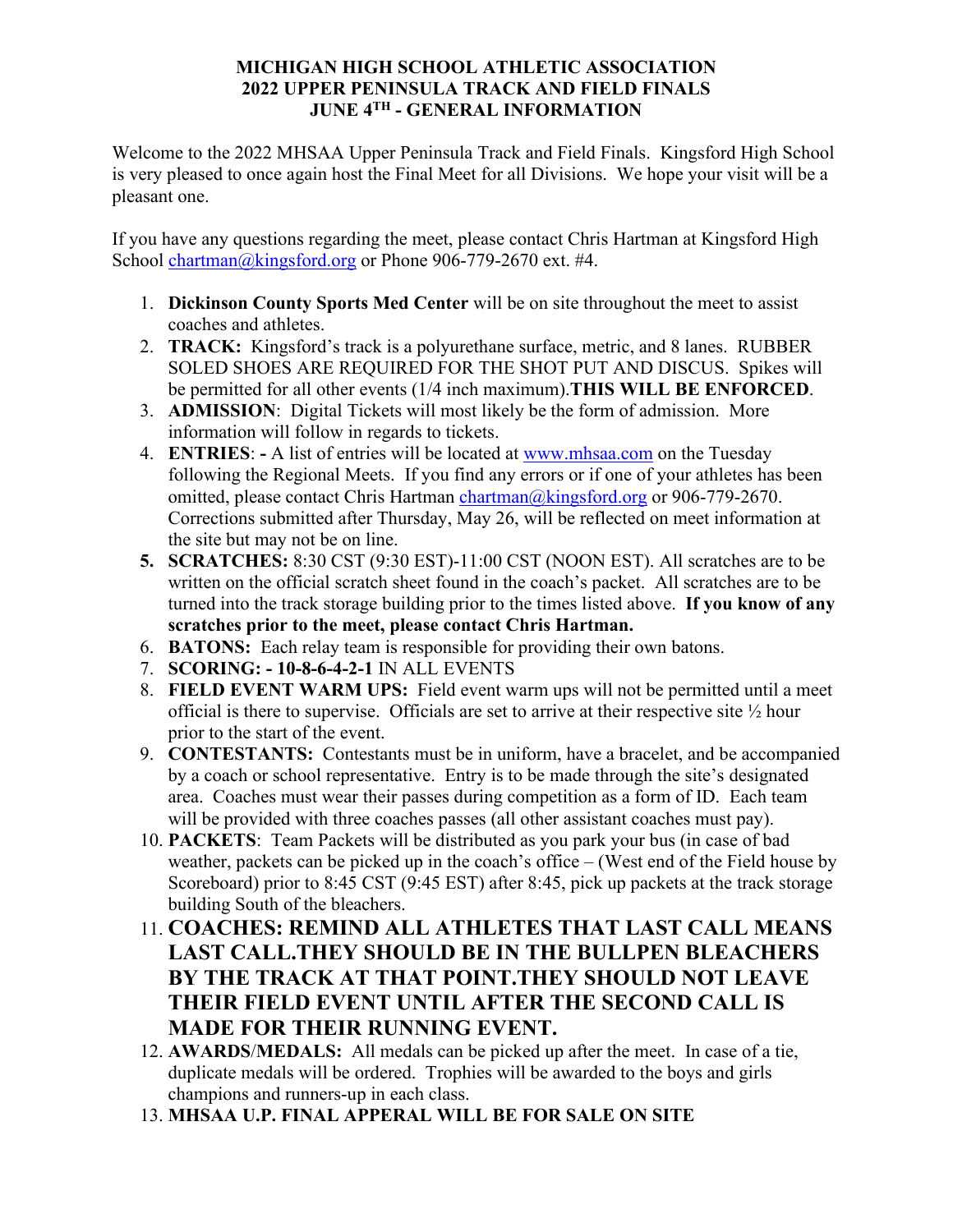- 14. **RELAY CARDS:** Relay cards will be provided to qualifying teams. These must be filled out and handed in to the Clerk at the time of checking-in by one member of the relay team. **Please circle the names of any changes.**
- 15.**TENTS: TEAMS TENTS THIS YEAR WILL NOT BE PERMITTED NEAR THE TRACK GARAGE. THE GIRLS SHOT PUT LOCATION HAS BEEN MOVED DOWN BY THE GIRLS DISCUS. TEAM TENTS WILL BE PERMITTED IN THE PRACTICE FIELD ADJACENT TO BOYS DISCUS. THE AREA WILL BE FLAGGED OFF**
- 16. **CROWD CONTOL: Coaches are not allowed on the Field or Track at any time unless their presence is requested by meet officials. Only contestants wearing bracelets will be allowed on the infield during the meet. For the safety of runners and integrity of the race, athletes will not be able to cross the track during a race. Please make sure your athletes are aware of this and they plan accordingly.**
- 17. **CHECKING IN: ALL ATHLETES** must check in with the clerk of the course in the bull pen area after the first call.

**18. RELAY ZONES:** Relay exchange zones may be marked with chalk. **Please do not use tape.**

## 19. **POINTS OF EMPHASIS:**

- **DO NOT** leave your valuables in the locker room.
- No tents, etc. will be allowed to be setup under the bleachers.
- Vault cards will be provided and handed to the Inspector prior to competing. **Poles must be inspected by a meet referee. This inspection will take place under the bleachers between 7:30 – 10:00 CST.**
- All Shots and Discs must be weighed in and approved prior to their use in competition. **Weigh in will take place under the bleachers between 7:30 - 10:00 CST.** All illegal implements will be confiscated and held until after the competition is completed.
- Pole Vault and High Jump starting heights will be determined after the regional meets by the games committee.
- **Boys run first in even years.**
- There will be No preliminaries at the U.P. Finals.
- Waterfall starts of regional qualifiers in the 800 meter run, 1600 meter run, 3200 meter run, 3200 meter relays.
- Two races will be run in the Finals in Division 3 in all running events 400 meters or less. Runners with the fastest times will be placed in the second heat.
- In case of a tie, seeding will be determined by a flip of a coin.
- Time limits for leaving a field event will be strictly enforced. They are as follows:
	- 1. Going to races of 400M or less…………….10 minutes
	- 2. Going to races of 800M or 1600M…………15 minutes
	- 3. Going to races of 3200M…………………. 20 minutes
- 20. **FINAL RESULTS:** Results will be posted on the MHSAA web site.

### **AGAIN THIS YEAR**

NOTE: THE DIVISION 1 AND DIVISION 2 BOYS 3200 METER RUN WILL RUN AT THE SAME TIME. (RUN TOGETHER) NOTE: THE DIVISION 1 AND DIVISION 2 GIRLS 3200 METER RUN WILL RUN AT THE SAME TIME. (RUN TOGETHER)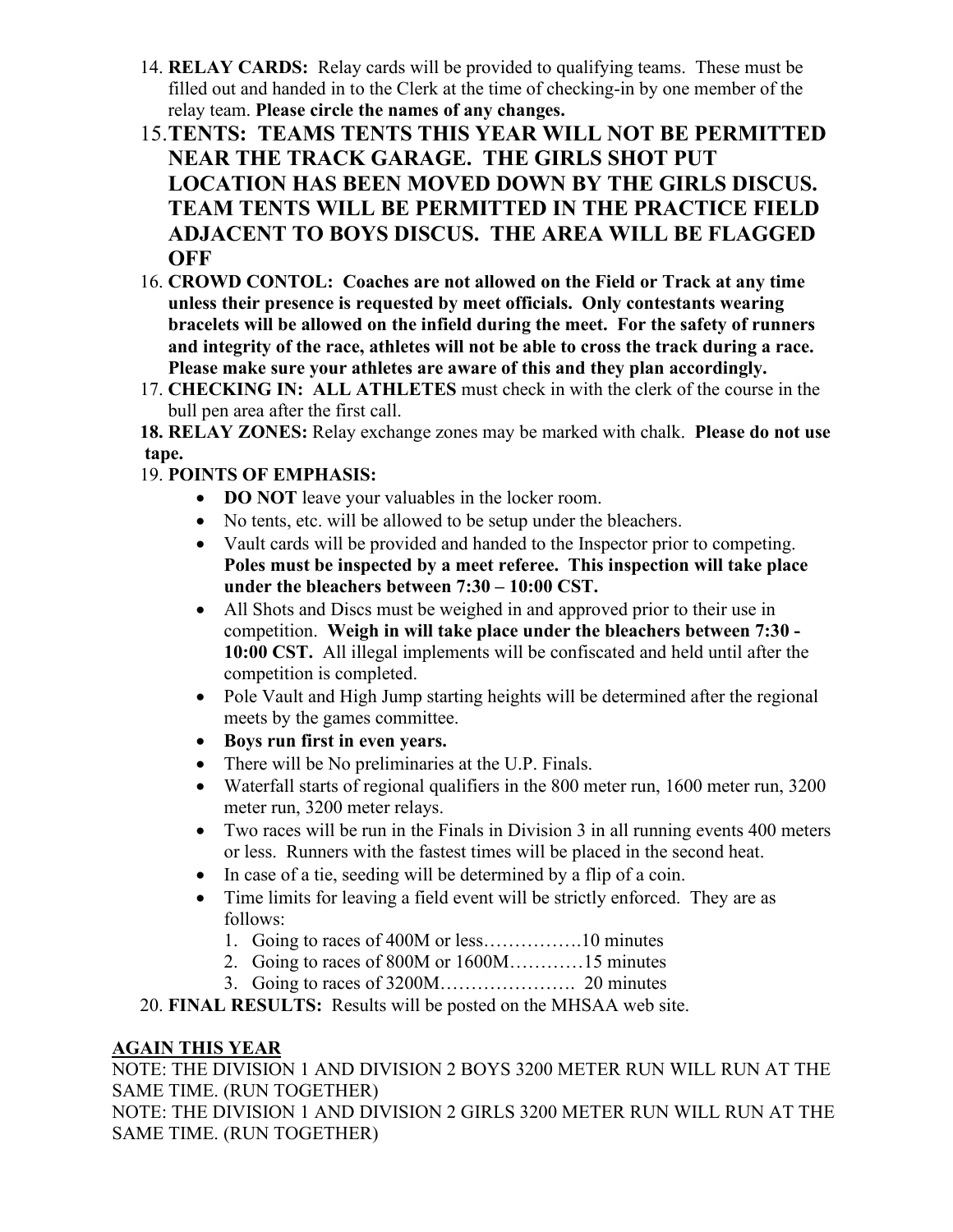| <b>CST/EST</b> | <b>FIELD EVENTS</b>           |            |
|----------------|-------------------------------|------------|
| 9:00/10:00     | Discus-Boys/Girls             | Division 3 |
| 10:30/11:30    | Discus-Girls/Boys             | Division 2 |
| 11:30/12:30    | Discus-Girls/Boys             | Division 1 |
| 9:00/10:00     | Shot $Put - Girls/Boys$       | Division 1 |
| 10:00/11:00    | Shot $Put - Girls/Boys$       | Division 3 |
| 11:30/12:30    | Shot $Put - Girls/Boys$       | Division 2 |
| 9:00/10:00     | $High \, Jump - Girls / Boys$ | Division 3 |
| 10:15/11:15    | High Jump - Girls/Boys        | Division 2 |
| 11:30/12:30    | High Jump - Girls/Boys        | Division 1 |
| 9:00/10:00     | Long Jump $-$ Girls/Boys      | Division 2 |
| 10:30/11:30    | Long Jump $-$ Girls/Boys      | Division 1 |
| 11:30/12:30    | Long Jump- Girls/Boys         | Division 3 |
| 9:00/10:00     | Pole Vault – Girls/Boys       | Division 2 |
| 10:30/11:30    | Pole Vault – Girls/Boys       | Division 1 |
| 12:00/1:00     | Pole Vault - Girls/Boys       | Division 3 |

#### **RUNNING EVENTS BOYS RUN FIRST IN EVEN # YEARS**

| 9:00/10:00  | 3200 Meter Relay       | Division $1,2,3$ |
|-------------|------------------------|------------------|
| 9:25/10:25  | 3200 Meter Relay       | Division $1,2,3$ |
| 10:40/1140  | 100 Meter High Hurdles | Division $1,2,3$ |
| 10:50/11:50 | 110 Meter High Hurdles | Division $1,2,3$ |
| 11:00/12:00 | 100 Meter Dash         | Division 1,2,3   |
| 11:15/12:15 | 100 Meter Dash         | Division 1,2,3   |
| 11:30/12:30 | 800 Meter Relay        | Division $1,2,3$ |
| 11:45/12:45 | 800 Meter Relay        | Division $1,2,3$ |
| 12:00/1:00  | 1600 Meter Run         | Division $1,2,3$ |
| 12:15/1:15  | 1600 Meter Run         | Division $1,2,3$ |
| 12:30/1:30  | 400 Meter Relay        | Division $1,2,3$ |
| 12:40/1:40  | 400 Meter Relay        | Division $1,2,3$ |
| 12:55/1:55  | 400 Meter Dash         | Division $1,2,3$ |
| 1:15/2:15   | 400 Meter Dash         | Division $1,2,3$ |
| 1:25/2:25   | 300 Meter Hurdles      | Division $1,2,3$ |
| 1:35/2:35   | 300 Meter Hurdles      | Division $1,2,3$ |
| 1:55/2:55   | 800 Meter Run          | Division 1,2,3   |
| 2:15/3:15   | 800 Meter Run          | Division $1,2,3$ |
| 2:30/3:30   | 200 Meter Dash         | Division 1,2,3   |
| 2:45/3:45   | 200 Meter Dash         | Division $1,2,3$ |
| 3:00/4:00   | 3200 Meter Run         | Division $1,2,3$ |
| 3:15/4:15   | 3200 Meter Run         | Division $1,2,3$ |
| 3:45/4:45   | 1600 Meter Relay       | Division $1,2,3$ |
| 4:00/5:00   | 1600 Meter Relay       | Division 1,2,3   |

**Meet Manager reserves the right to advance all times once the meet begins**. Please be aware that the time schedule is only a guide. Once the final events begin, we may be advancing the times. Contestants should be on site well ahead of his/her event time.